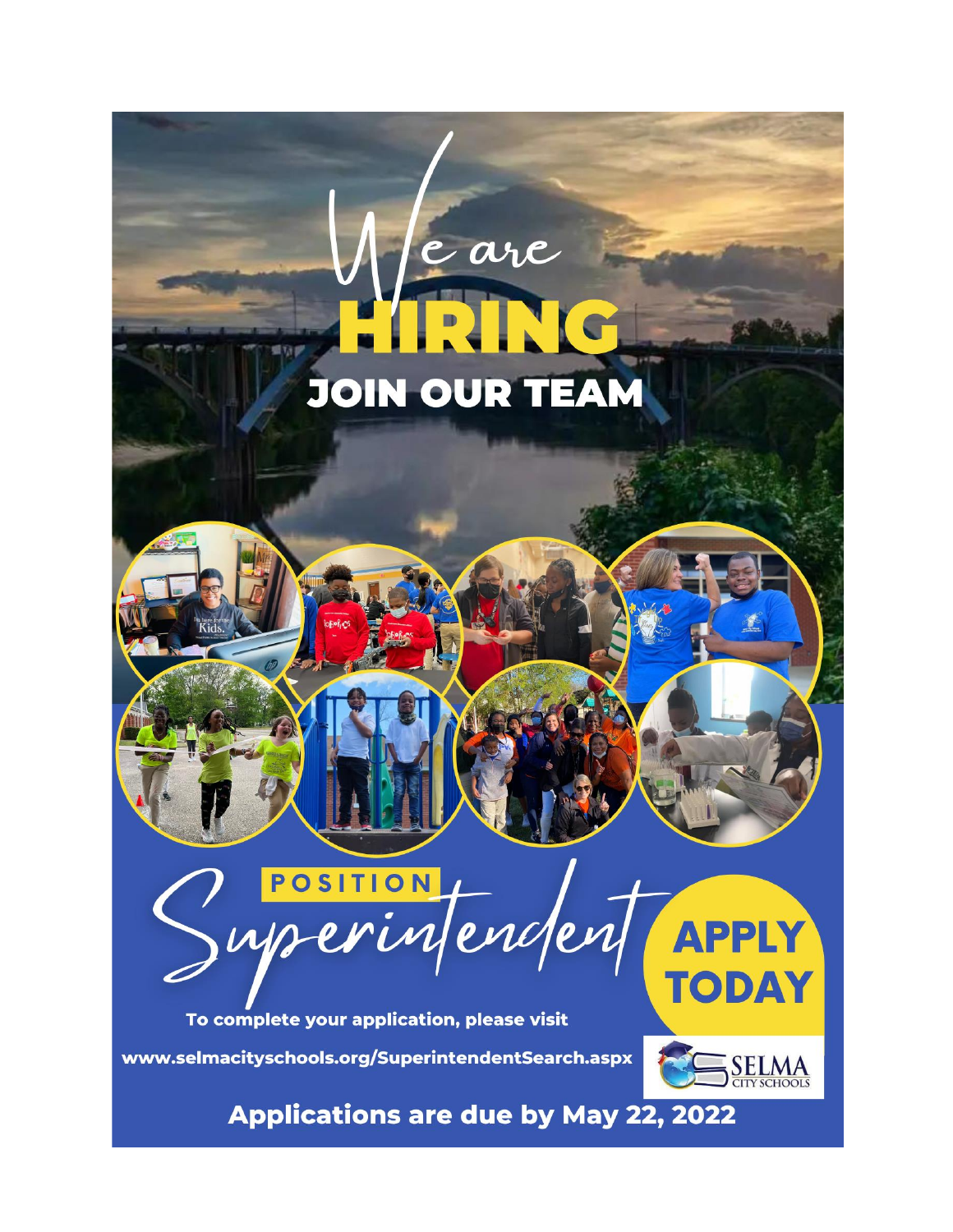# **SELMA CITY BOARD OF EDUCATION**

# **SUPERINTENDENT SEARCH**

Application Deadline: May 22, 2022

Superintendent Begins: July, 2022

Interviews: June 9 -13, 2022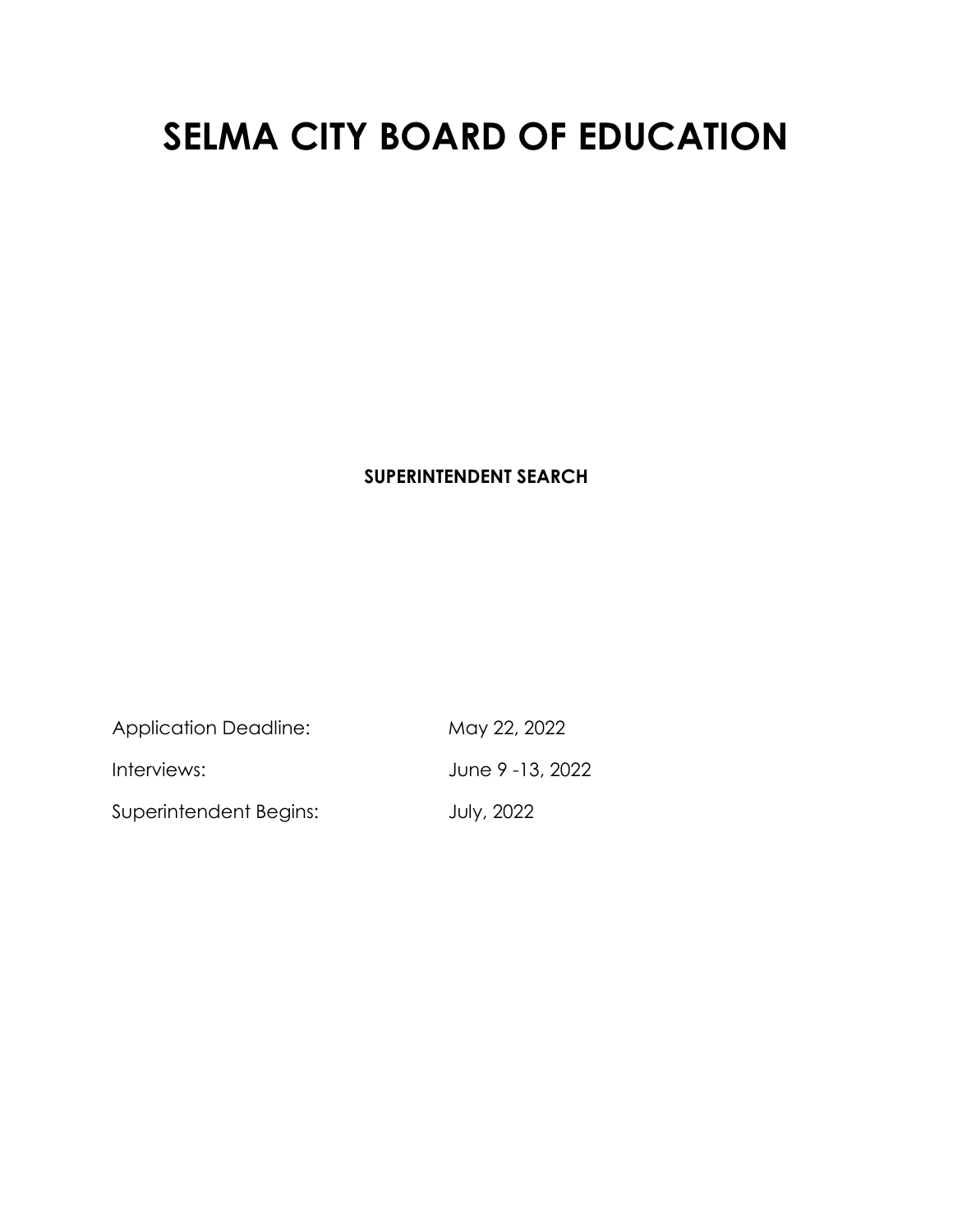# **ABOUT SELMA CITY SCHOOLS**

The Selma City Board of Education is located in Selma, Alabama, the county seat. Selma, known as the Queen City of the Black Belt is best known for the Battle of Selma and the Marches across the Edmond Pettis Bridge to Montgomery. The City, located on the banks of the Alabama River, is 14.44 square miles and has a population of 17,231.

Scholars in Selma City Schools are served by five elementary schools, two middle schools, one high school, one alternative school and a virtual academy.

The Selma City Board of Education is comprised of five elected members from single member voting districts. The school district is committed to effective instructional leadership, responsible fiscal management and a safe quality learning environment for all scholars.



#### **BY THE NUMBERS \***

**\*Some numbers taken from AASB School System snapshot, 2022 Edition**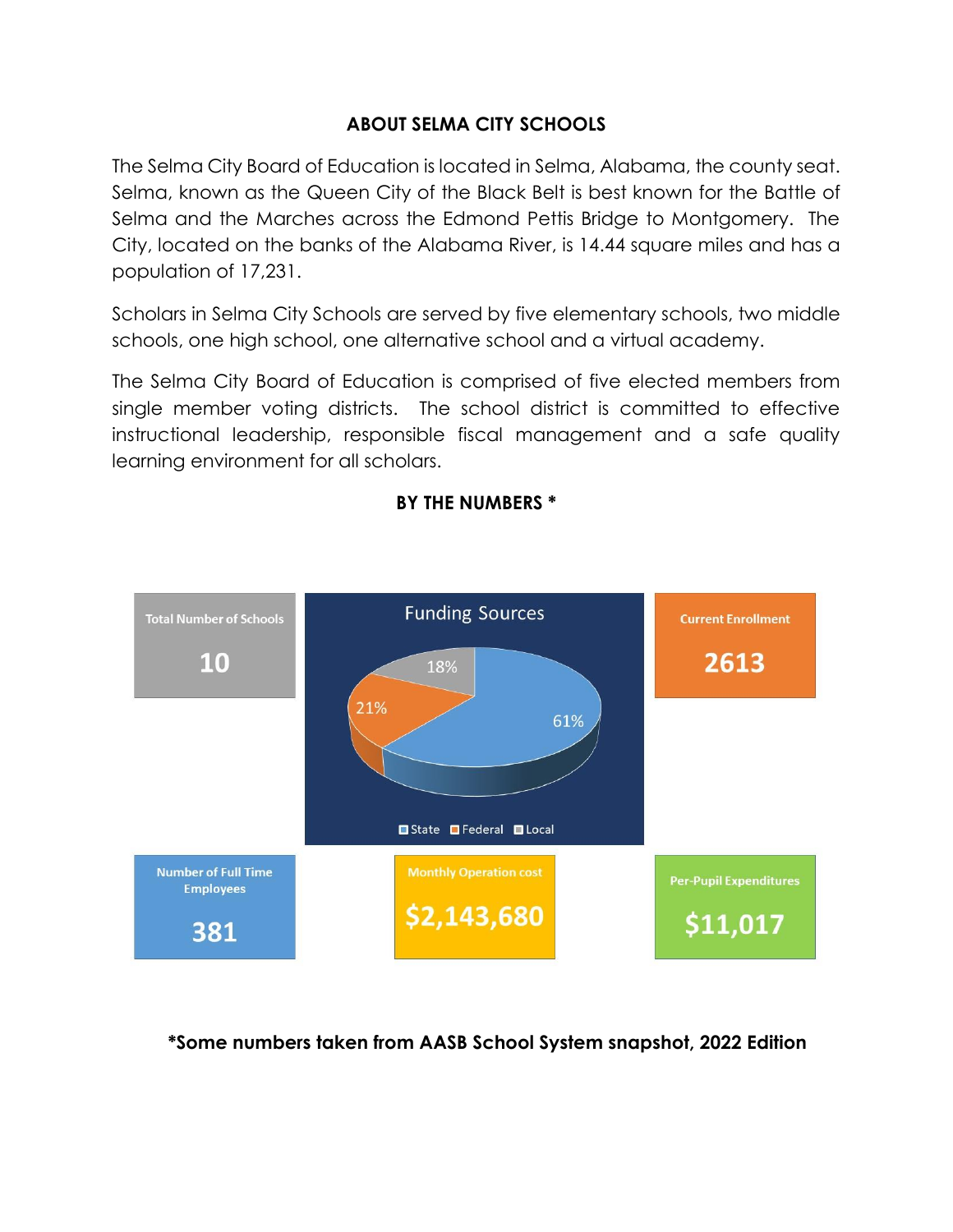## **SUPERINTENDENT SEARCH**

The Selma City Board of Education is seeking an experienced leader with strong leadership and administrative skills to apply for the position of Superintendent of Schools. The Superintendent will work with the Board to plan, develop, and maintain the best possible educational programs and services for our schools, with an emphasis on improving academic achievement.

# **QUALIFICATIONS**

Alabama law requires the superintendent be chosen for general fitness and character and be knowledgeable in school administration. Minimum qualifications include:

- Serve as chief executive officer of the Board, responsible for carrying out all Board policies
- Possession of or eligibility for the appropriate certification to serve as a superintendent in Alabama
- Holds at least a Master's degree from an accredited four year college or university
- Minimum of five years as a classroom teacher in a public school
- At least five years' experience as a public school principal, administrator, assistant superintendent or superintendent
- Qualified to be bonded by the school system's insurance carrier
- The successful, candidate will be expected to reside in the Selma/Dallas County Area

Candidates should also possess qualities which demonstrate:

- Successful experience as an administrator with a professional background that includes finance, instruction and personnel leadership;
- Documented experience in improving student achievement, parental involvement, and staff support;
- **Effective verbal and written communication skills;**
- Superior ethics, personal integrity and proven leadership abilities;
- Demonstrated skills as a visionary leader, strategic planner and a problem solver;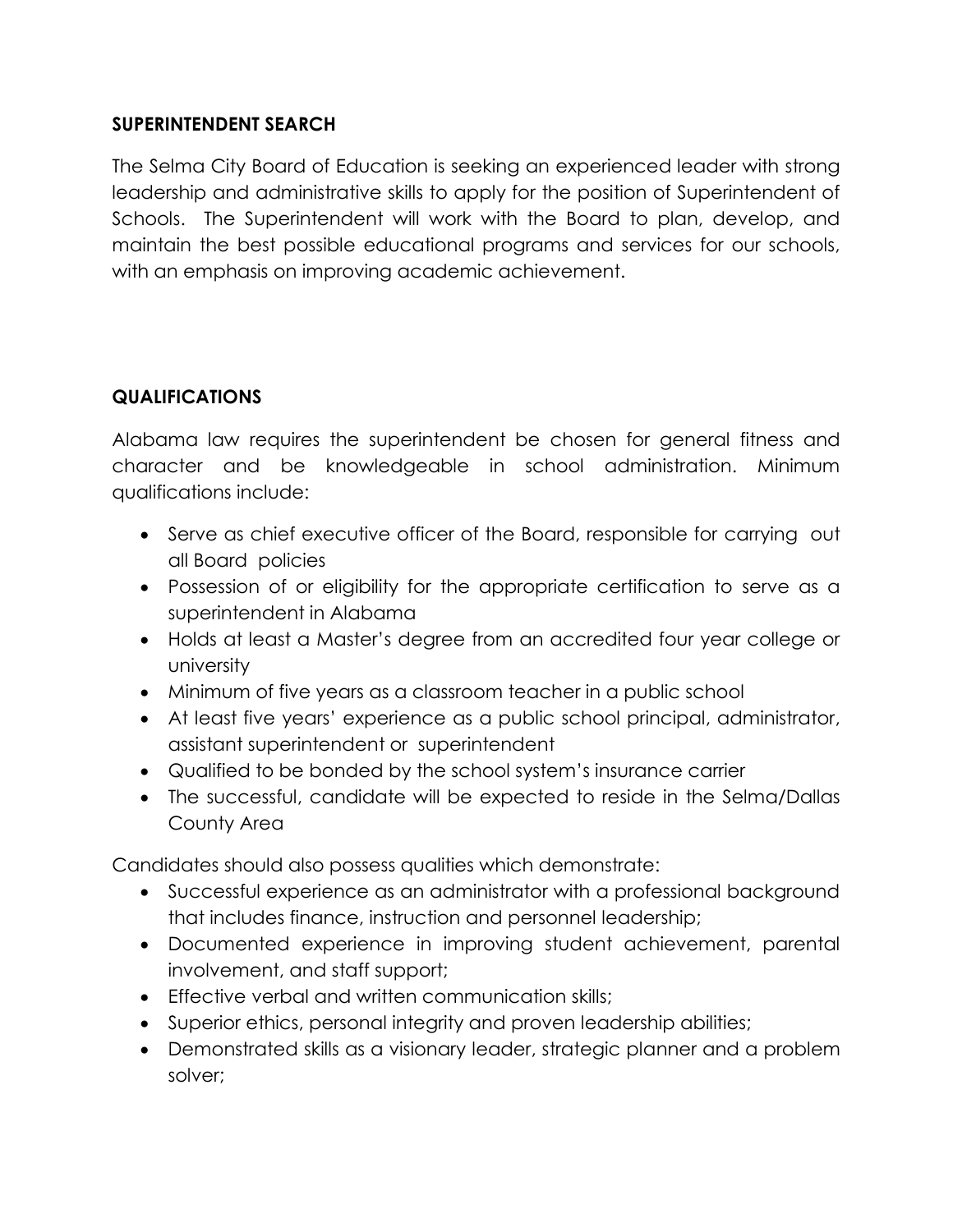- Ability to recruit and retain high quality staff and encourage professional growth and development;
- Ability to evaluate staff effectively; and
- Knowledge of research-based curriculum and instructional methods for the K-12 system.

# **SALARY**

The salary range is \$120,000 - \$145,000 depending on experience and qualifications.

#### **SEARCH TIMELINE**

| <b>Application Deadline</b>  | May 22, 2022            |
|------------------------------|-------------------------|
| <b>Interviews</b>            | June $9 - 13$ , 2022    |
| New Superintendent Announced | June 14, 2022           |
| <b>Transition Period</b>     | June 15 – July 15, 2022 |
| New Superintendent Begins    | <b>July 2022</b>        |

#### **APPLICATION PROCESS**

The link for the electronic application can be found below and on the Board's website: [www.selmacityschools.org](http://www.selmacityschools.org/)

All applicants must complete, print, sign and email the application, with a cover letter and resume, to:

[Katy\\_campbell@bellsouth.net](mailto:Katy_campbell@bellsouth.net)